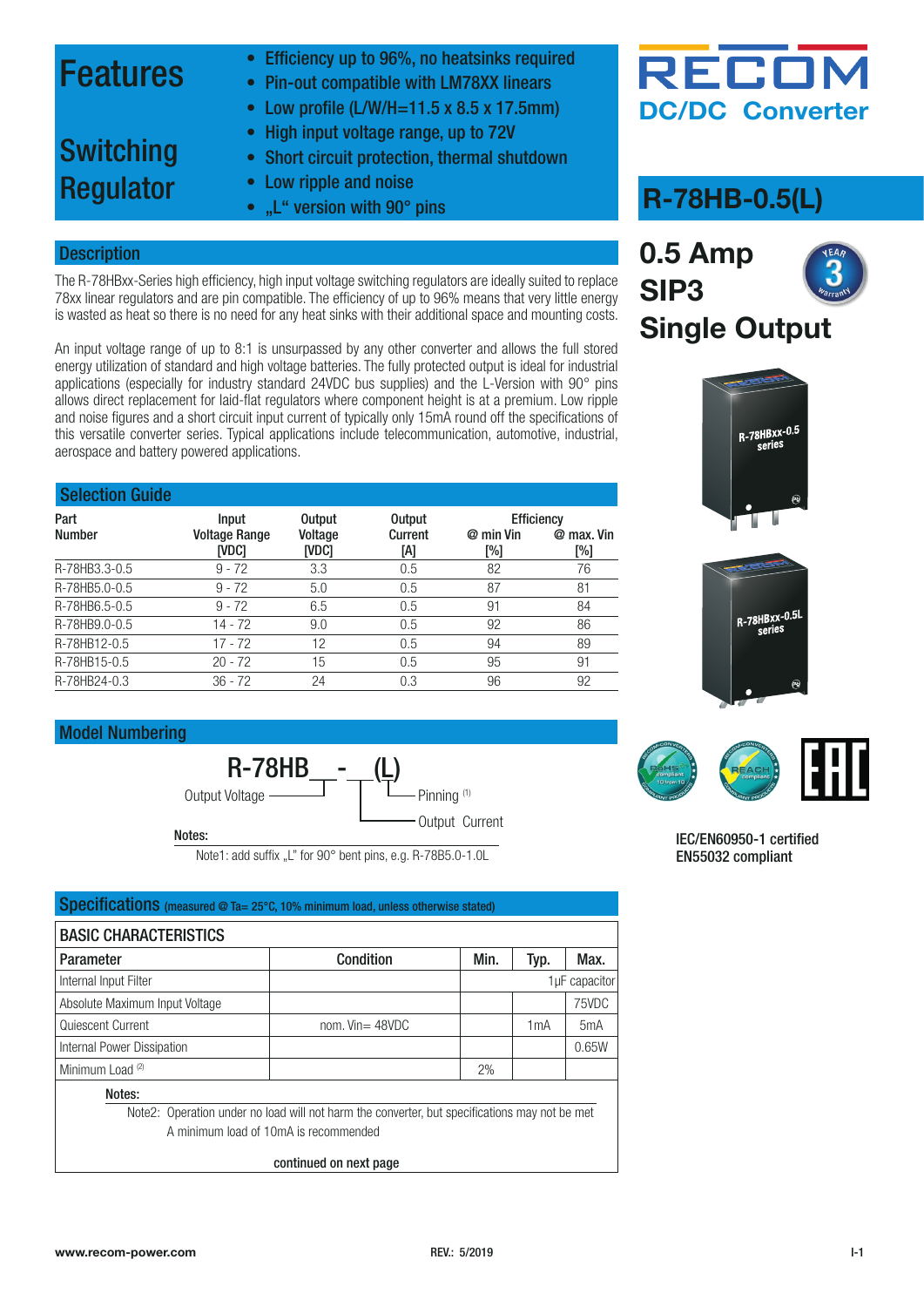# **R-78HBxx-0.5(L) Series**

#### Specifications (measured @ Ta= 25°C, 10% minimum load, unless otherwise stated)

| Parameter                    | <b>Condition</b>                                 | Min.   | Typ.      | Max.     |
|------------------------------|--------------------------------------------------|--------|-----------|----------|
| Internal Operating Frequency | nom. $Vin = 48VDC$                               | 120kHz |           | 800kHz   |
| Output Ripple and Noise      | 20MHz BW (10 - 100% load)                        |        | $20mVp-p$ | 60mVp-p  |
| Absolute Maximum             | I second start up, no external components        |        |           | $100$ uF |
| Capacitive Load              | $<$ 1 second start up + diode protection circuit |        |           | 6800uF   |

#### Switching Frequency vs. Load



Ripple vs. Vin (full load)

Efficiency vs. Vin (full load)

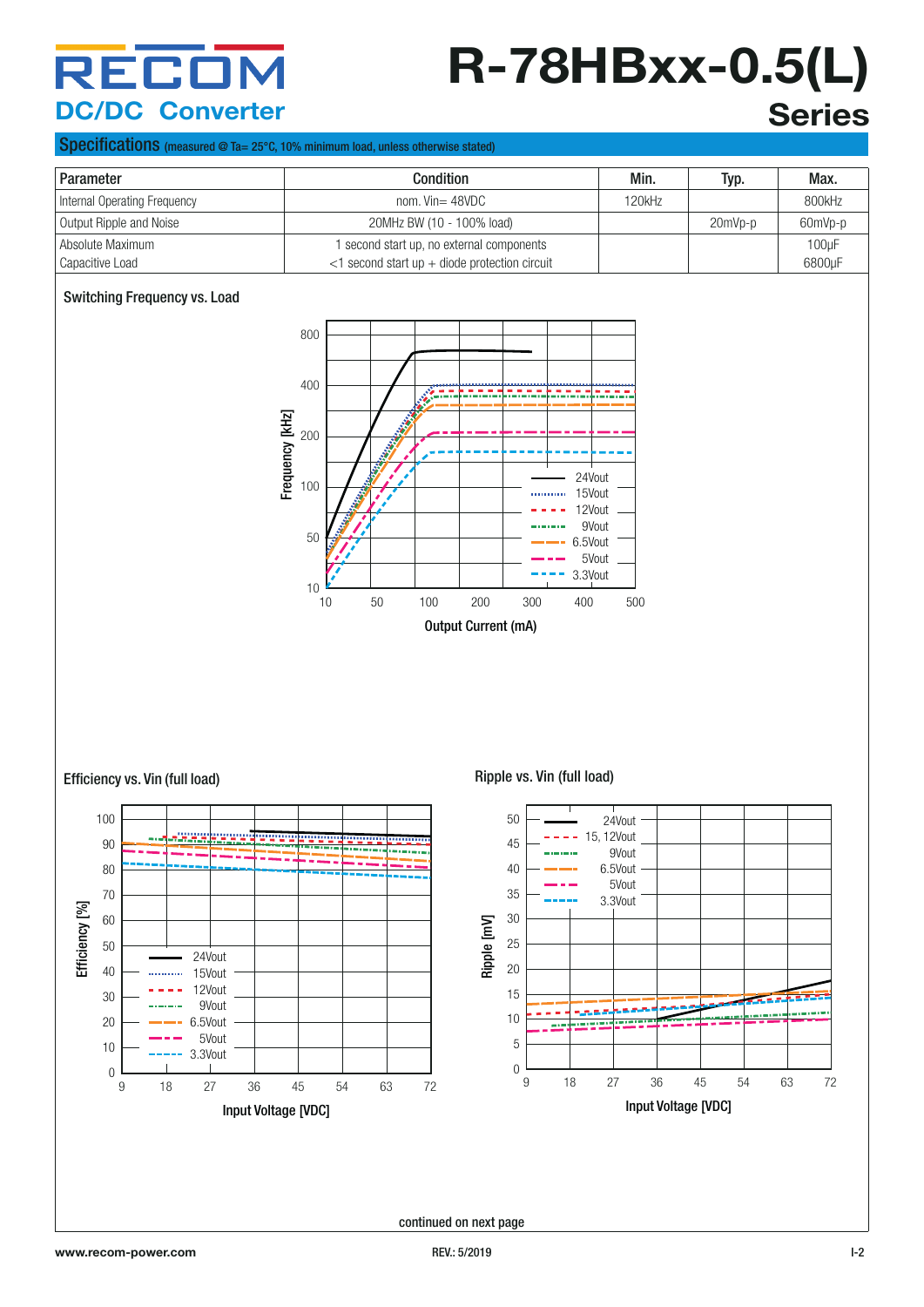# **R-78HBxx-0.5(L) Series**

#### Specifications (measured @ Ta= 25°C, 10% minimum load, unless otherwise stated)



| <b>REGULATIONS</b>                |                                                                      |                                     |
|-----------------------------------|----------------------------------------------------------------------|-------------------------------------|
| Parameter                         | <b>Condition</b>                                                     | Value                               |
| Output Accuracy                   | 100% load                                                            | $\pm 2.0\%$ typ / $\pm 3.0\%$ max.  |
| Line Regulation                   | low line to high line, 100% load                                     | $\pm 0.4\%$ typ. / $\pm 1.0\%$ max. |
| Load Regulation                   | 10% to 100% load                                                     | $\pm 0.3\%$ typ. / $\pm 0.6\%$ max. |
| Transient Response <sup>(3)</sup> | $100\% < \geq 50\%$ load                                             | $\pm$ 75mV typ. / $\pm$ 100mV max.  |
|                                   | Notes:<br>Note3: Measurements are made with a 100µF output capacitor |                                     |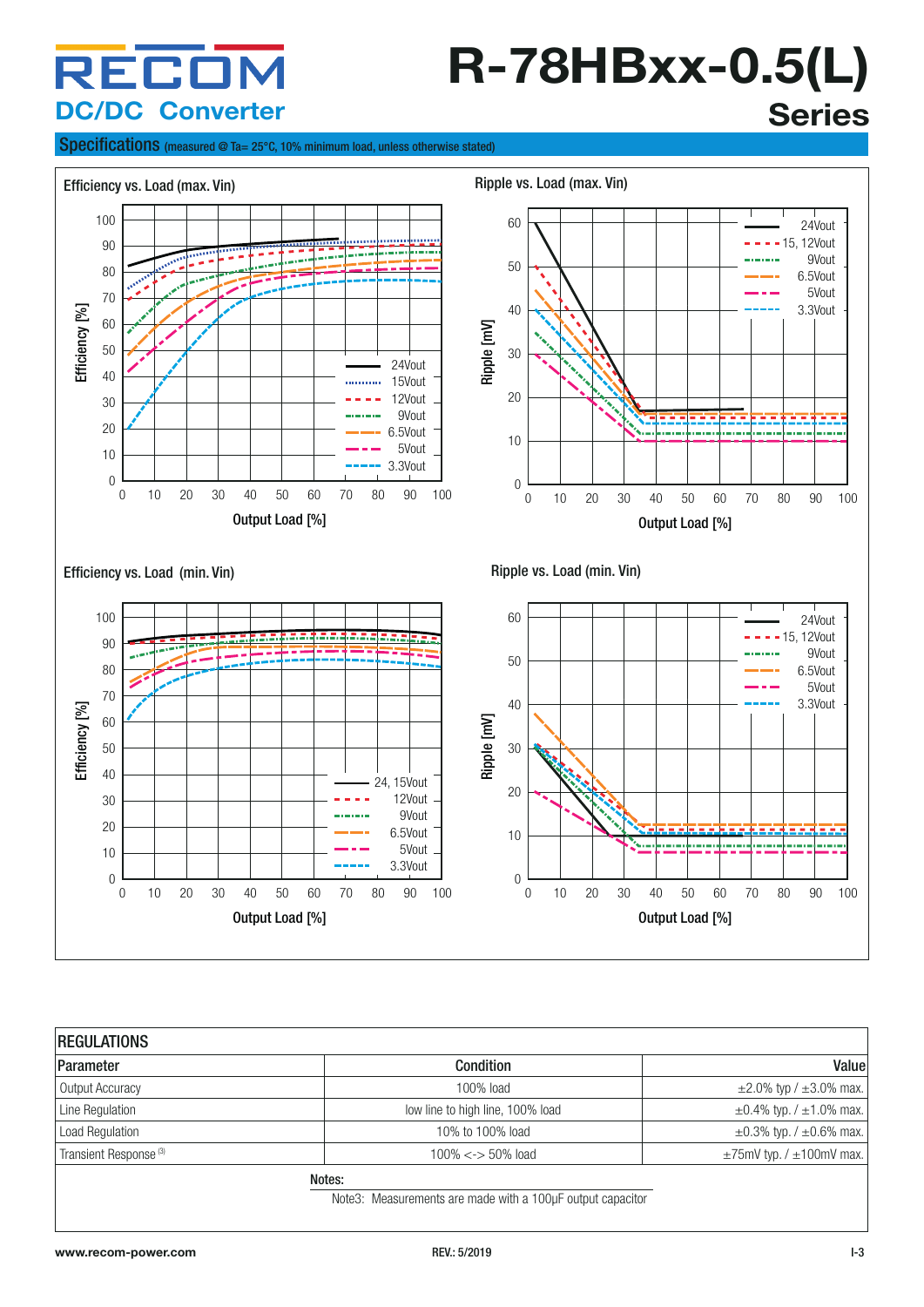## **R-78HBxx-0.5(L) Series**

#### Specifications (measured @ Ta= 25°C, 10% minimum load, unless otherwise stated)



To protect the converter during power-up, use C1=3.3µF/100V if Vin>50V

#### ENVIRONMENTAL Parameter Condition Value Operating Temperature Range and the state of the state with derating (see graph)  $-40^{\circ}$ C to +85°C to +85°C Maximum Case Temperature  $+100^{\circ}$ C Temperature Coefficient  $\pm 0.015\%$ /K Thermal Impedance and the control of the control of the control of the control of the control of the control of the control of the control of the control of the control of the control of the control of the control of the c Operating Altitude 2000m Operating Humidity **95% RH** max. The condensing proportion of the condensing 95% RH max. Pollution Degree PD2 MTBF  $\begin{array}{c|c|c|c|c|c} \text{MTEF} & & +25^{\circ}\text{C} & & +25^{\circ}\text{C} \end{array}$ 7395 x 103 hours  $+71^{\circ}$ C 1242 x 103 hours Derating Graph 100 90 80 70 Output Load [%] Output Load [%] 60 50 40 30 20 10 0<br> $-40 -30 -20 -10$  $-40 -30 -20 -10$  0 10 20 30 40 50 60 70\80 90 100 71 85 Ambient Temperature [°C]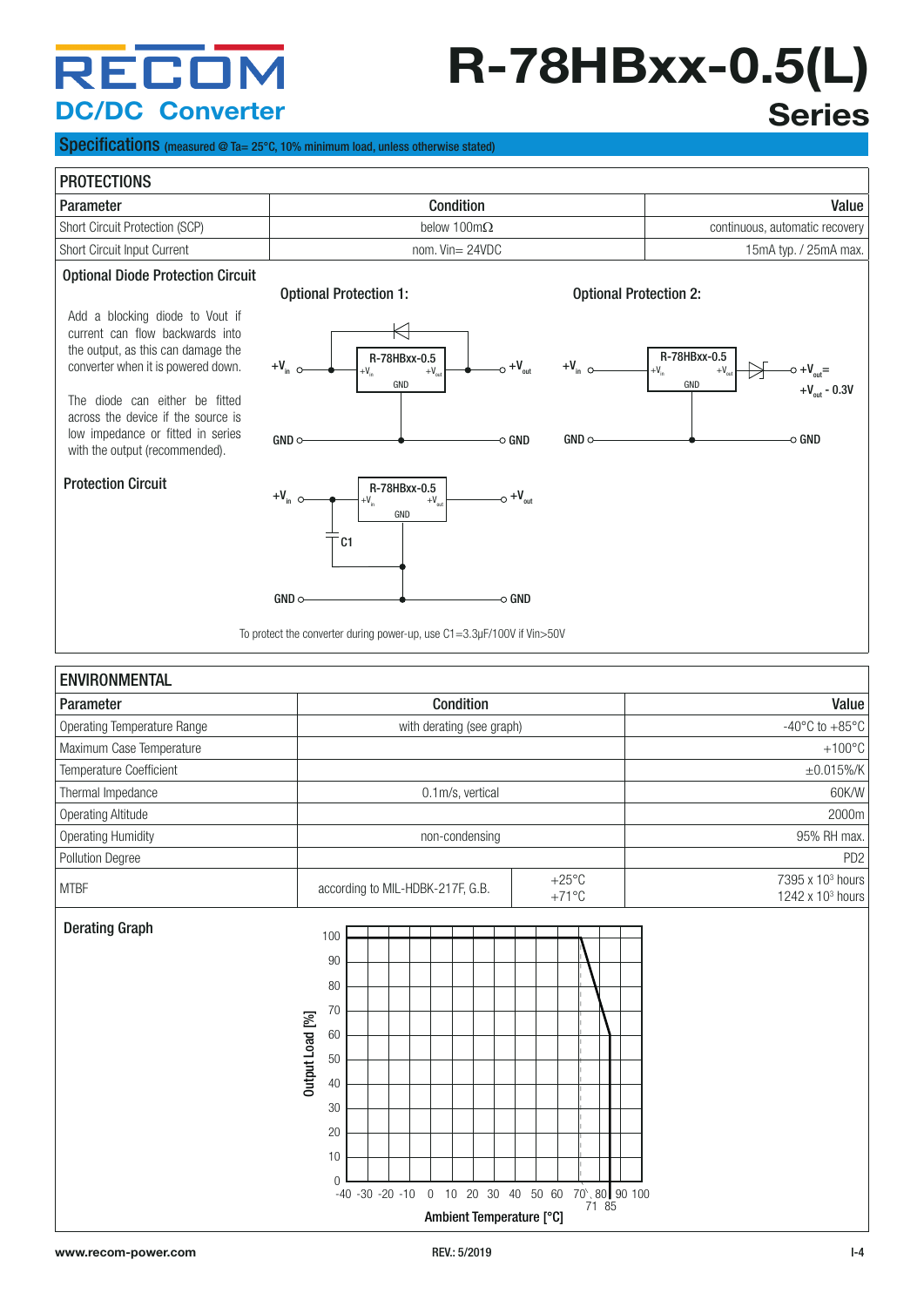# **R-78HBxx-0.5(L) Series**

Specifications (measured @ Ta= 25°C, 10% minimum load, unless otherwise stated)

| <b>SAFETY AND CERTIFICATIONS</b>                                                        |                                  |                                                                         |  |  |  |  |
|-----------------------------------------------------------------------------------------|----------------------------------|-------------------------------------------------------------------------|--|--|--|--|
| Certificate Type (Safety)                                                               | <b>Report / File Number</b>      | <b>Standard</b>                                                         |  |  |  |  |
| Information Technology Equipment, General Requirements for Safety                       | 1603123                          | IEC60950-1:2005, 2nd Edition + AM 2:2013<br>$EN60950-1:2006 + AM2:2013$ |  |  |  |  |
| EAC                                                                                     | RU-AT.49.09571                   | TP TC 004/2011                                                          |  |  |  |  |
| $RoHs 2+$                                                                               |                                  | RoHS 2011/65/EU + AM2015/863                                            |  |  |  |  |
|                                                                                         |                                  |                                                                         |  |  |  |  |
| <b>EMC Compliance</b>                                                                   | Condition                        | Standard / Criterion                                                    |  |  |  |  |
| Electromagnetic compatibility of multimedia equipment -<br><b>Emission requirements</b> | with external components         | EN55032, Class A<br>EN55032, Class B                                    |  |  |  |  |
| <b>ESD Electrostatic discharge immunity test</b>                                        | Air $\pm$ 8kV, Contact $\pm$ 4kV | EN61000-4-2, Criteria A                                                 |  |  |  |  |
| Radiated, radio-frequency, electromagnetic field immunity test                          | 3V/m                             | EN61000-4-3, Criteria A                                                 |  |  |  |  |

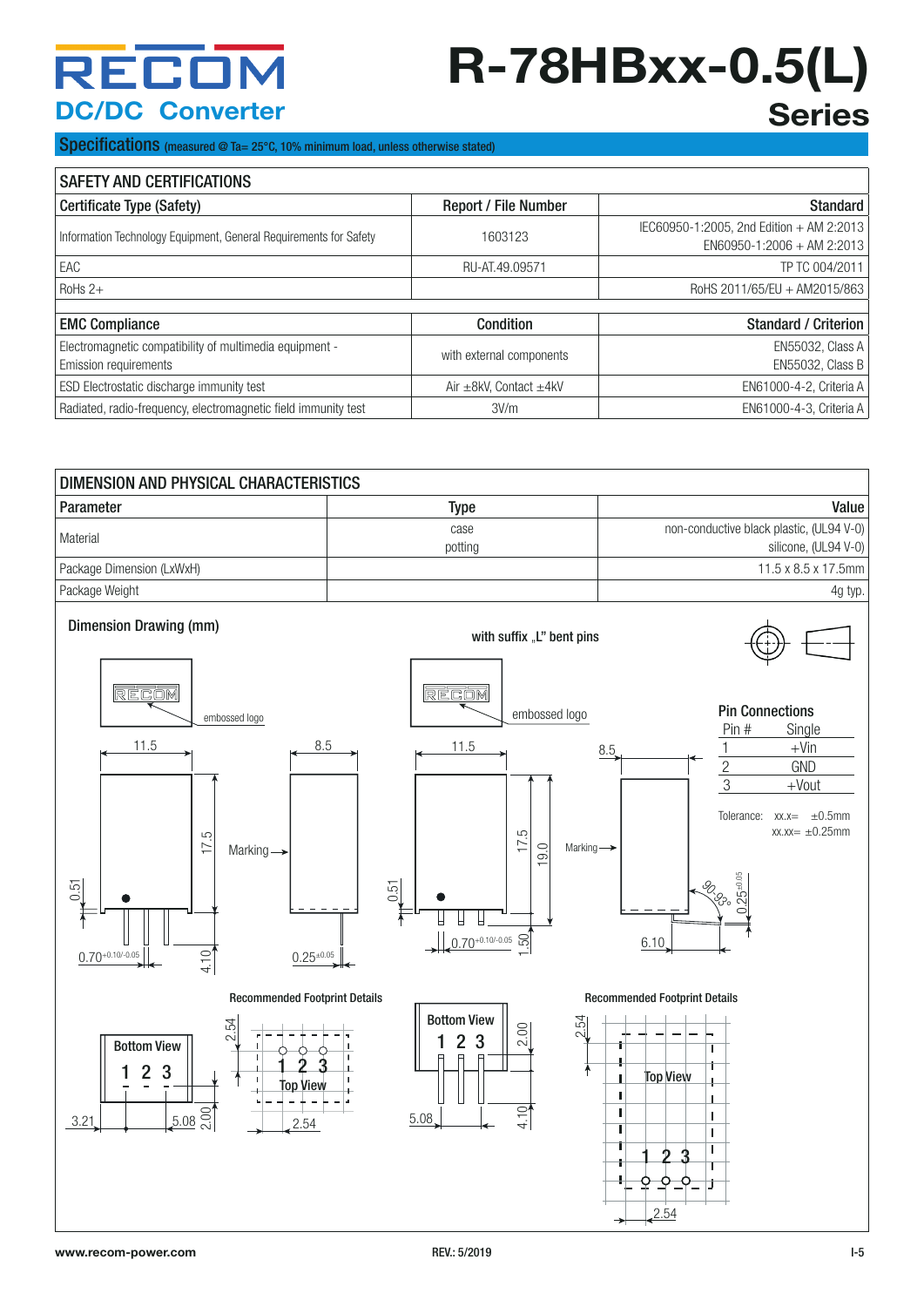## **R-78HBxx-0.5(L) Series**

Specifications (measured @ Ta= 25°C, 10% minimum load, unless otherwise stated)

#### INSTALLATION AND APPLICATION

#### Positive to Negative Converter



C1 and C2 are required and should be fitted close to the converter pins.

Maximum capacitiv load including C2 is 100µF

#### Pin Connections

| Pin # | Negative | Positive |  |
|-------|----------|----------|--|
|       | $+$ Vin  | $+$ Vin  |  |
| 2     | -Vout    | GND      |  |
| З     | GND      | $+$ Vout |  |
|       |          |          |  |

#### Selection Guide - Negative Output

| Part          | Input                | <b>Output</b> | <b>Output</b> |           | Efficiency |          | <b>External Capacitor</b> |
|---------------|----------------------|---------------|---------------|-----------|------------|----------|---------------------------|
| Number        | <b>Voltage Range</b> | Voltage       | Current       | @ min Vin | @ max. Vin | C1       | $C2^{(4)}$                |
|               | <b>IVDC1</b>         | <b>IVDC1</b>  | [A]           | [%]       | [%]        |          |                           |
| R-78HB3.3-0.5 | 15 - 65              | $-3.3$        | $-0.4$        | 78        | 75         | 1uF/100V | 22µF/6.3V                 |
| R-78HB5.0-0.5 | 15 - 65              | $-5.0$        | $-0.4$        | 82        | 80         | 1uF/100V | 22µF/10V                  |
| R-78HB6.5-0.5 | 15 - 65              | $-6.5$        | $-0.3$        | 84        | 82         | 1uF/100V | 10µF/10V                  |
| R-78HB9.0-0.5 | $15 - 62$            | $-9.0$        | $-0.2$        | 87        | 85         | 1uF/100V | 10uF/16V                  |
| R-78HB12-0.5  | $15 - 59$            | $-12$         | $-0.2$        | 88        | 86         | 1uF/100V | 10uF/25V                  |
| R-78HB15-0.5  | $15 - 56$            | $-15$         | $-0.2$        | 89        | 87         | 1uF/100V | 10uF/25V                  |
| R-78HB24-0.3  | 15 - 48              | -24           | $-0.2$        | 89        | 87         | 1uF/100V | 10uF/35V                  |

1 2 3

Notes:

Note4: Maximum Capacitive Load including C2 is 100µF

#### Dual Output (two Converters) with Negative Output



continued on next page